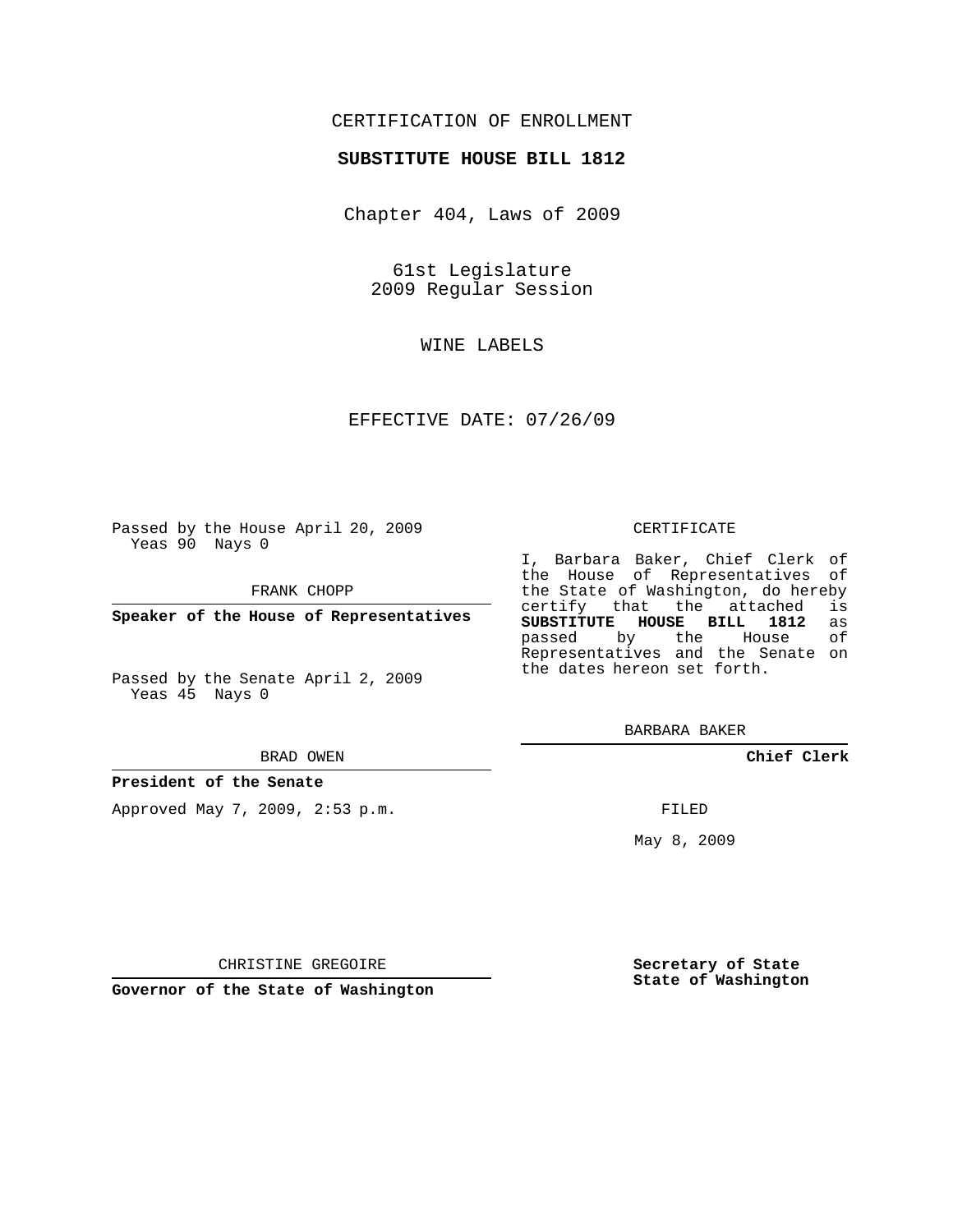# **SUBSTITUTE HOUSE BILL 1812** \_\_\_\_\_\_\_\_\_\_\_\_\_\_\_\_\_\_\_\_\_\_\_\_\_\_\_\_\_\_\_\_\_\_\_\_\_\_\_\_\_\_\_\_\_

\_\_\_\_\_\_\_\_\_\_\_\_\_\_\_\_\_\_\_\_\_\_\_\_\_\_\_\_\_\_\_\_\_\_\_\_\_\_\_\_\_\_\_\_\_

AS AMENDED BY THE SENATE

Passed Legislature - 2009 Regular Session

**State of Washington 61st Legislature 2009 Regular Session**

**By** House Commerce & Labor (originally sponsored by Representatives Newhouse, Conway, Chandler, Moeller, and Sullivan)

READ FIRST TIME 02/23/09.

 1 AN ACT Relating to wine labels; amending RCW 66.28.110; and 2 creating a new section.

3 BE IT ENACTED BY THE LEGISLATURE OF THE STATE OF WASHINGTON:

 4 **Sec. 1.** RCW 66.28.110 and 1939 c 172 s 4 are each amended to read 5 as follows:

 6 (1) Every person producing, manufacturing, bottling, or 7 distributing wine shall put upon all packages a distinctive label 8 ((such as)) that will provide the consumer with adequate information as 9 to the identity and quality of the product, the alcoholic content 10 thereof, the net contents of the package, the name of the producer, 11 manufacturer, or bottler thereof, and such other information as the 12 board may by ((regulation)) rule prescribe.

13 (2) Subject to subsection (3) of this section:

 (a) If the appellation of origin claimed or implied anywhere on a 15 wine label is "Washington," then at least ninety-five percent of the grapes used in the production of the wine must have been grown in Washington.

18 (b) If the appellation of origin claimed or implied anywhere on a 19 wine label is "Washington" and the name of an American viticultural